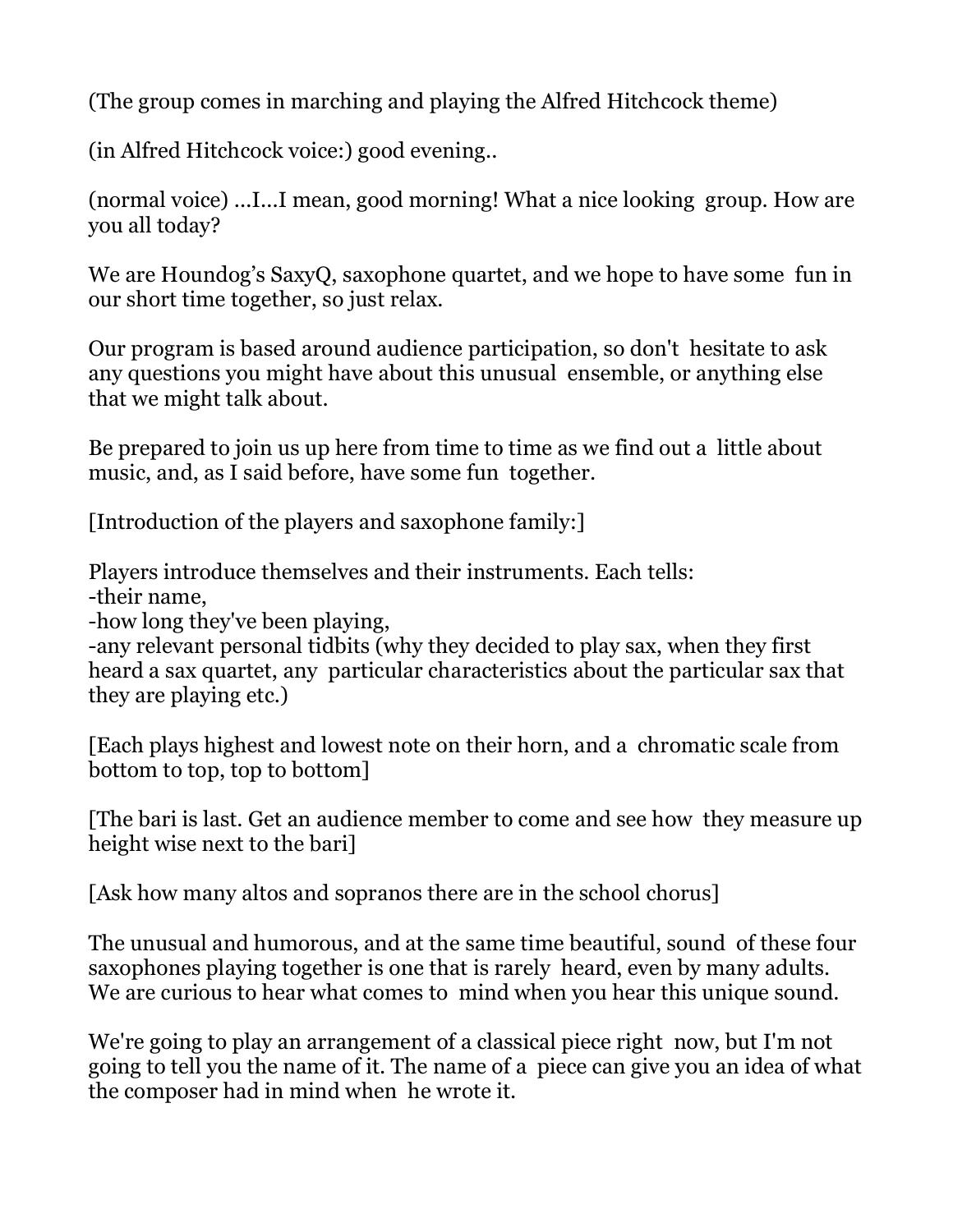You might have recognized the piece we played when as we marched as the theme from the Alfred Hitchcock show.

Actually, that piece is entitled "The Funeral March of a Marionette". This is what the French composer Charles Gounod had in mind when he wrote the piece. See if you can tell from the music alone what the composer of this next piece had in mind.

(play "Flight of the Bumblebee")

So? anything come to mind?

What if we played it like this...

(play the first part very slowly w/ bari playing the melody like an elephant)

Anything different come to mind?

What was different about the way we played it that time?

How fast a piece is played can have a big effect on what it makes the audience think of. How fast a piece is played has something to do with what musicians call "tempo".

Are there any human beat boxes in the audience?

(get a volunteer to come up and show us his/her best beat.)

Great! Now, can you do a beat like this?

(demonstrate a high hat beat)

Ok. That beat is a very important part of our next piece, which is about yet another creature - we've had a piece about marionettes, a bumblebee, and an elephant so far, see what this next piece brings to mind.

Ok, go...

(everybody starts playing "The Pink Panther" at different speeds)

Hey! wait a second - what's wrong?

When more than one musician is playing at the same time, they need to share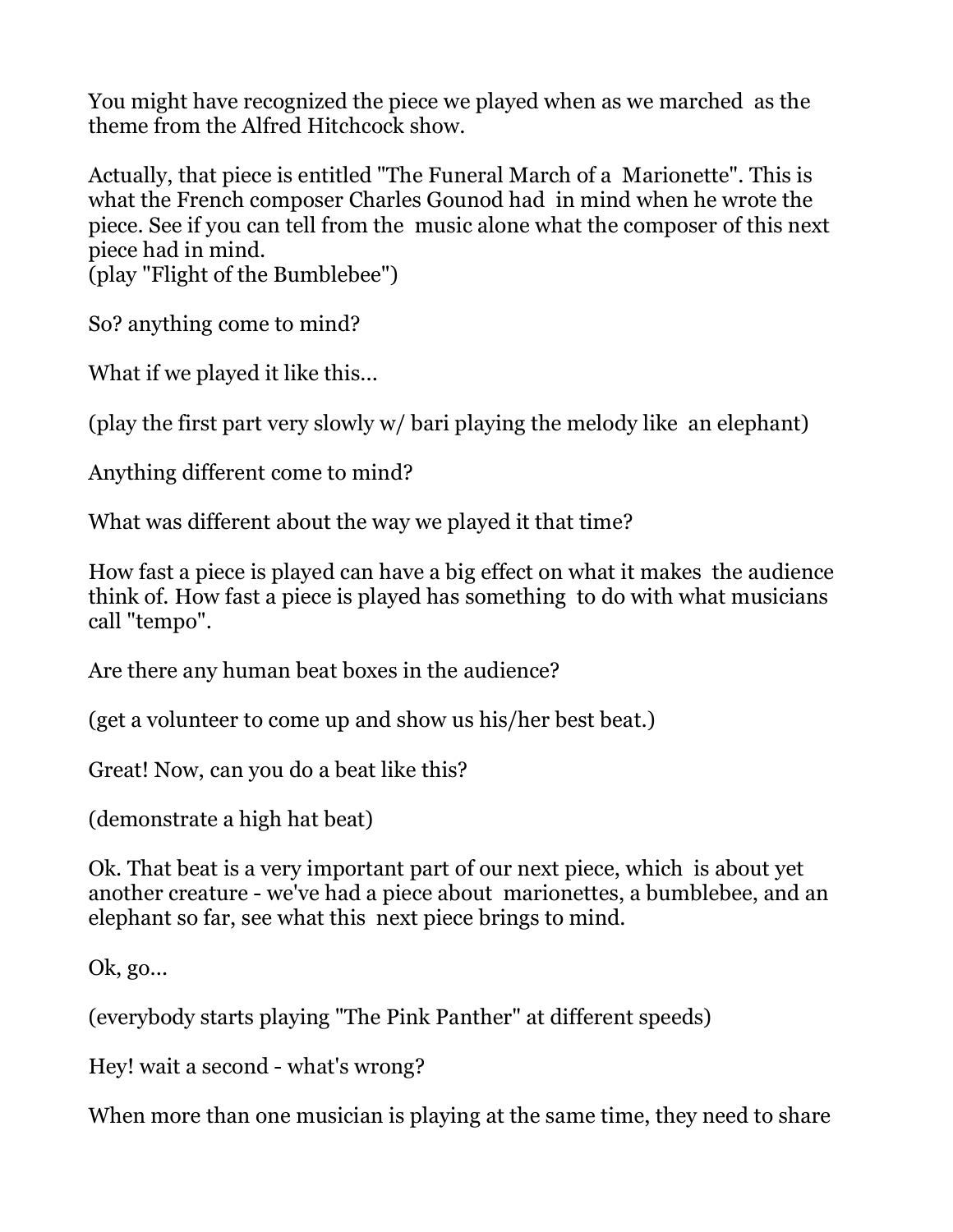the same beat.

How could we make sure we're all sharing the same beat, and that we start together?

With big bands and orchestras there is a conductor.

Who would you say is the conductor of this quartet?

Actually, we each take turns conducting with body gestures, depending on who is playing the melody.

A common way to get everyone to start together is to "count off" the beat before we start playing.

Let's try this piece one more time, this time with a count off. Try to guess what the composer had in mind when he wrote it. (count off and play "The Pink Panther" theme)

Henry Mancini had a slinky pink panther in mind when he wrote that piece! What did it make you think of?

So we see how important the beat is in music. Rhythm and tempo are what you can call the "fast/slow" of music.

Another important aspect of music is Pitch.

Does anyone know what I mean by pitch?

Pitch might be called the "high/low" of music. Pitch has to do with specific sounds, or notes.

Who can tell us how a sound, any sound, in general, is made?

Sound is made by a vibration of some kind.

What is vibrating when you speak? on a guitar? on a fire bell? a violin? piano? trumpet?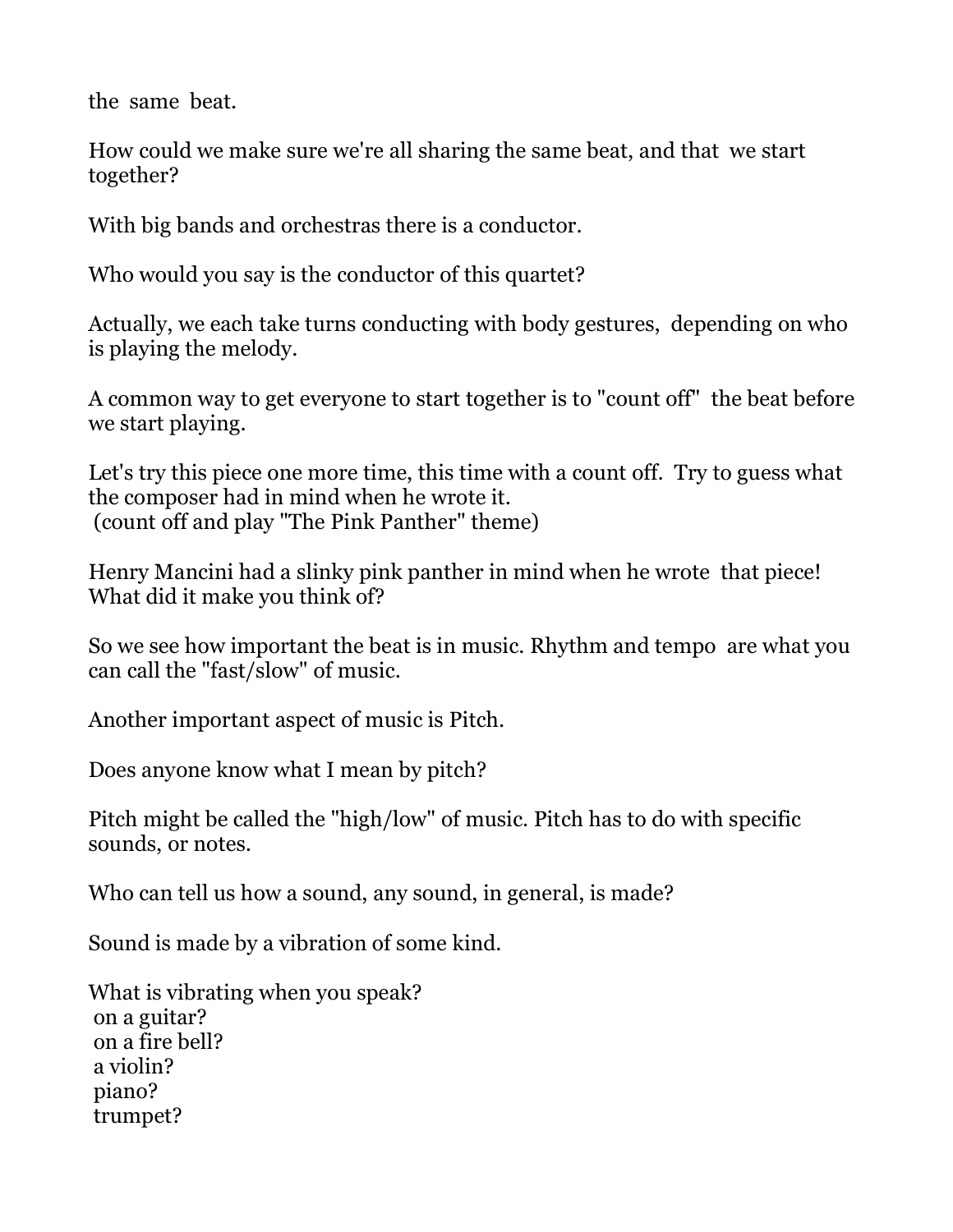What is vibrating on the sax?

Each sax has a piece of bamboo on it called a reed which vibrates and creates a sound or a pitch.

The way we get different pitches is to change the length of the string, or the tube that the vibration goes through.

In a band, we have instruments with all lengths of tubes.

What's the shortest instrument in a band? (piccolo)

Longest? (tuba)

Which plays higher pitches, piccolo or tuba?

Which plays lower?

So we see that the longer the tube, the lower the pitch.

The shorter the tube, the higher the pitch.

The four saxophones are like four different tubes. Each sax has a mouthpiece and a reed.

(players take off their mouthpieces and play them, making weird sounds with them)

The mouthpieces with their reeds sound pretty much the same. But when the mouthpiece is put on the tube...(players put mouthpieces on saxes) the sound that comes out of the other end depends on the length of the tube.

(each horn plays an open C#)

Based on the demonstration we had earlier, which sax would you think has the lowest note? the highest?

[the three players behind the speaker gesture towards themselves as if to say "pick me!"]

[a little contest breaks out each trying to "out do" the other: "oh yeah? I can play lower than that..." "oh yeah? well I can play higher than you" etc. until all the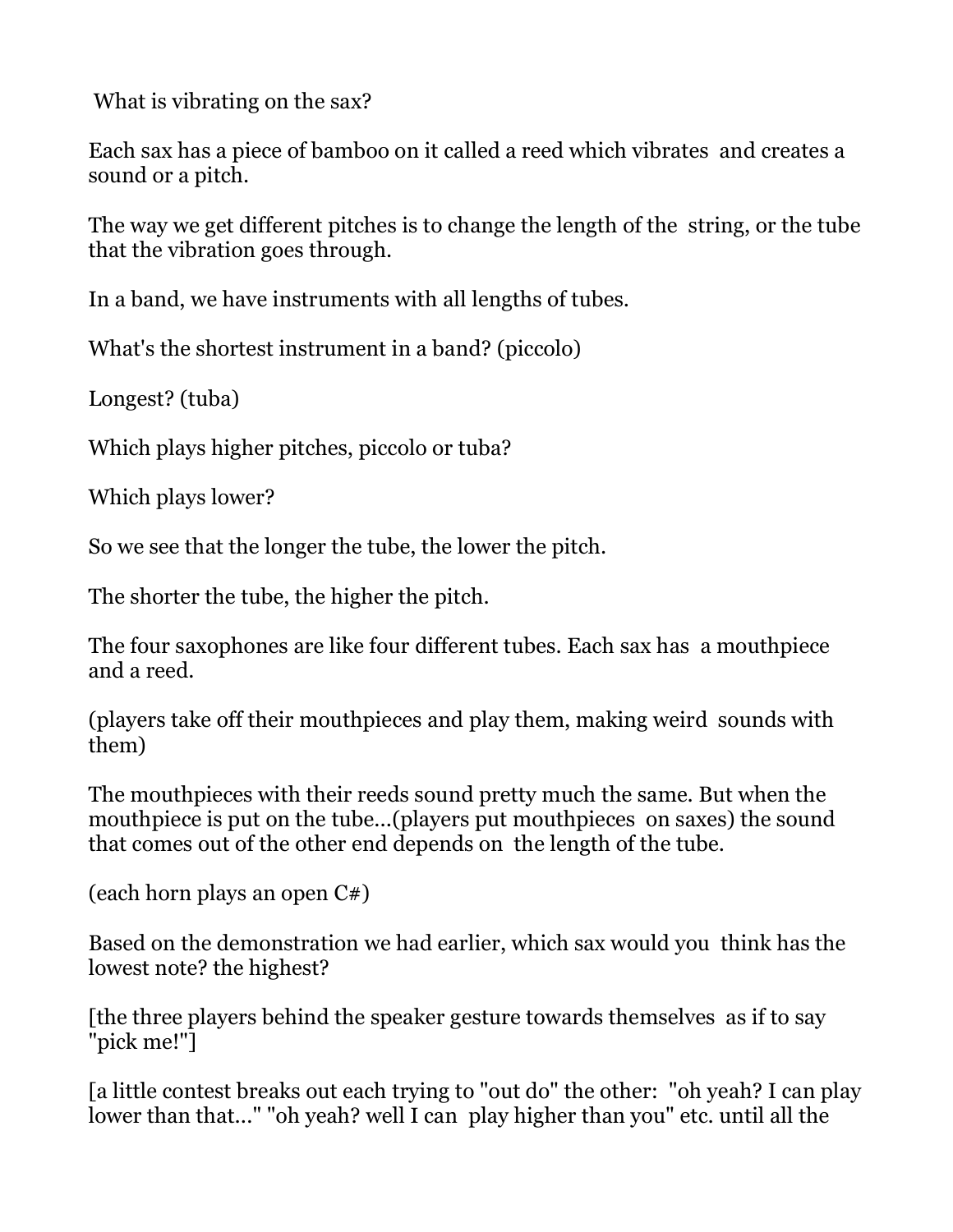horns are screeching to play higher than the next. Bari plays resounding low A to end it]

Ok, ok guys, cool off! I think everybody gets the point! Let's play a piece now and let the people listen to how the four voices and their ranges of pitch can be combined.

```
(play "The Entertainer")
```
So now you know about two important aspects of music: Rhythm or fast/slow, and Pitch which is high/low.

While each sax has its own range of pitches, there are some notes that they have in common.

```
[play series of unisons]
```
This brings us to a third aspect of music called harmony.

Who can tell us what harmony is?

Harmony is when more than one instrument play at the same time, and play different notes.

The combinations of notes can be heard as the consonant/dissonant aspect of music.

Consonant means the combination of notes is rather calm, easy on the ear.

[play chords, 1,4, and 7]

Dissonant means the combination of notes is grating, hard to listen to, and makes you go like this...(skrunch up face like eating a lemon)

[play chords 2,9, and 11

Changing one note in a chord can make the difference between con sonant and dissonant.

[play chords 1 through 11, the player who's note changes stands up]

Let's see if you hear the difference between consonant and dissonant: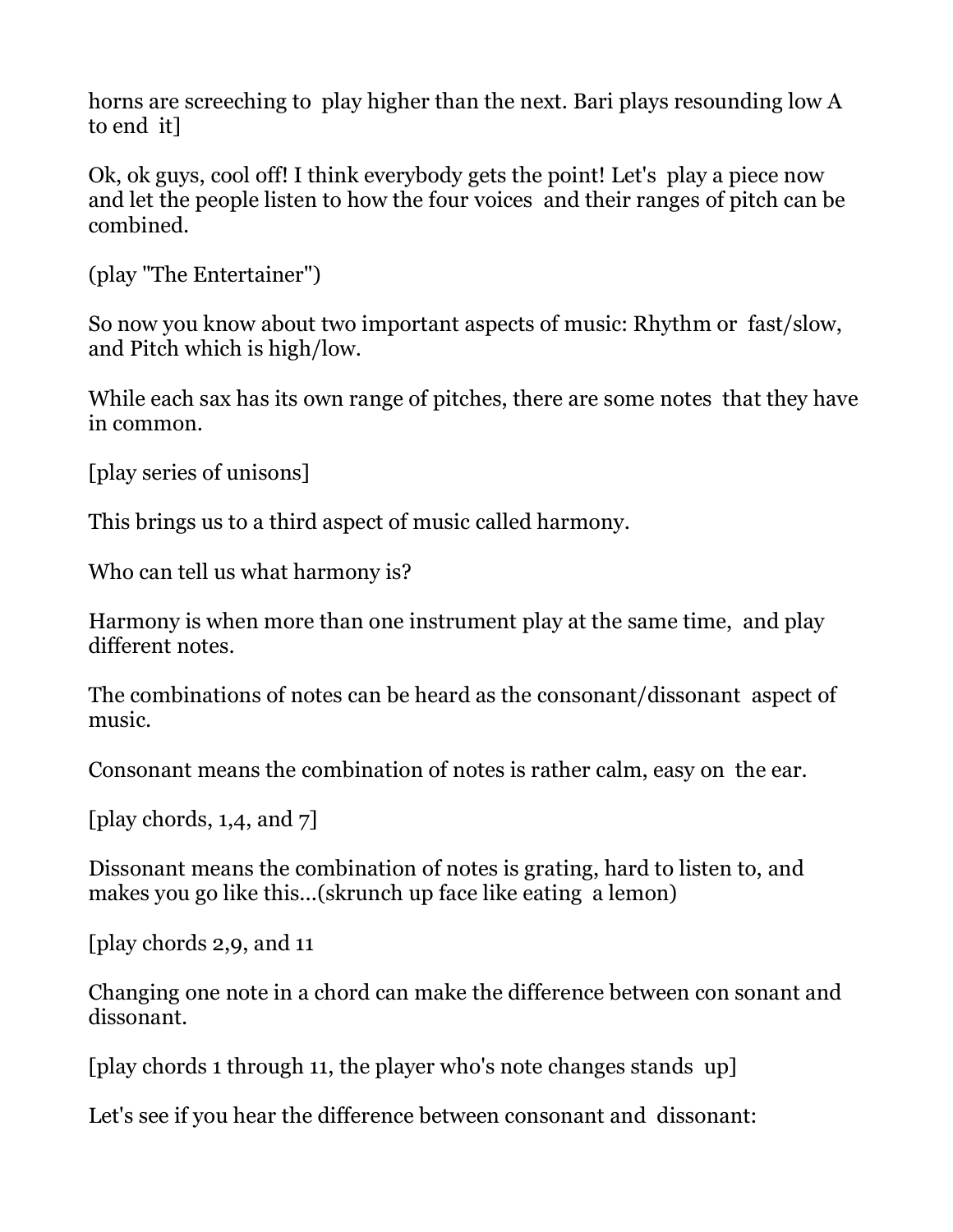[play chords 12 through 20. After each one the audience is asked consonant or dissonant]

Over the centuries, composers have used consonance and dissonance in different ways.

Here are two examples of harmony. The first was written in the late 1800's by Brahms.

(play Brahms "choral")

What kind of mood does that put you in? What came to mind?

This second harmony example is from a modern composition by DuBois.

(play religous variation)

What did that bring to mind?

Actually, both composers were trying to convey a religious mood or feeling.

The last aspect of music that we'd like to talk about today is melody.

Who can describe melody?

Melody is basically the theme, or the part of a song that you can sing.

Melodies usually begin with a couple of pitches: a musical idea or seed, which then develops into a full blown piece (no pun intended!). In this next piece, the composer used a short little fragment of notes to base his melody on.

[alto plays motive of "Prealudium"]

Over the course of the piece, the composer gives this little fragment to each of the saxes, and weaves them into a beautiful little piece.

What we would like you to do during the playing of this next piece is pay close attention to how many times the seed, or mo tive [demonstrate motive again] is heard.

Now, it can be a little confusing sitting out in the audience and trying to count